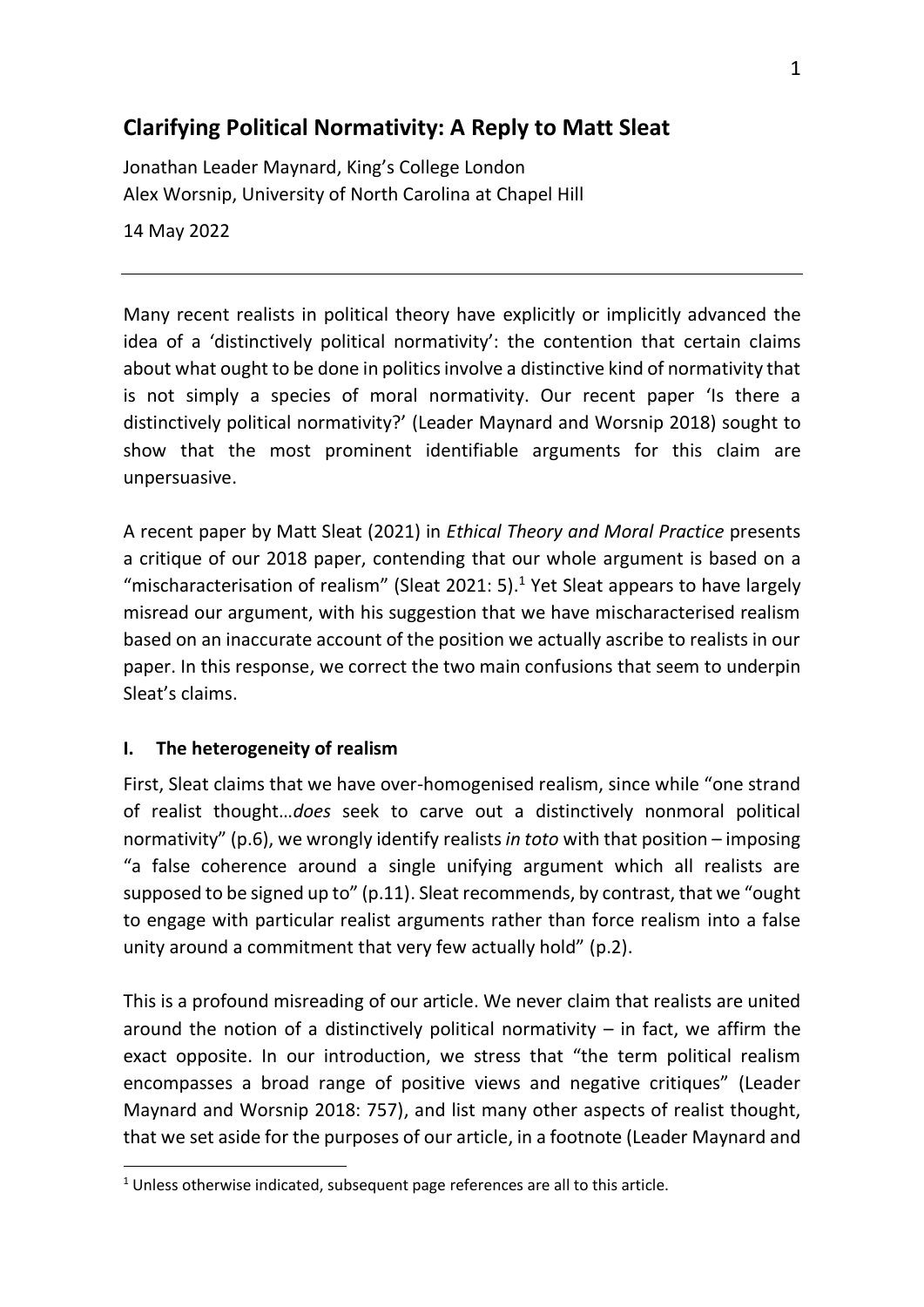Worsnip 2018: 757 n.4). We also emphasise that "our analysis is not a critique of the broader realist agenda, elements of which we agree with" (Leader Maynard and Worsnip 2018: 759). We then *re-emphasise*, in the conclusion, that:

> "[A]s we emphasized at the outset, our concern in this article has not been to advocate a form of political theory that is abstract, utopian, or empirically disengaged, *nor to reject all of the claims associated with 'realism' in its broadest sense*. Instead, we have sought to *focus on one of the principal claims that realists have sought to make* in proposing an alternative approach to political theory: that political normativity is distinct from moral normativity" (Leader Maynard and Worsnip 2018: 785, emphasis added).

We could not have been clearer, in other words, that our analysis was "engage[d] with particular realist arguments," as Sleat puts it, rather than interrogating realism as some unified whole. We fully agree with Sleat that claims about a distinctive political normativity represent just one strand of the "realist family" (Sleat 2021: 8). We are puzzled as to how Sleat has managed to invert our repeated statements to this effect in our paper.<sup>2</sup>

We do, however, see more realists as being part of that strand than Sleat suggests in his critique. This disagreement, however, has its roots in the second confusion: over what we take 'a distinctively political normativity'to refer to. Once it is clarified what this claim amounts to, it should become clear that a broader range of realists appear to endorse it than Sleat contends.

# **II. What is a distinctively political normativity?**

Sleat suggests that, in our use of the language of a 'distinctively political normativity' that is 'nonmoral', we are claiming that realists seek a complete "demarcation of morality from politics" (p.2) or an entirely "nonmoral way of thinking about politics" (p.8). As Sleat shows, many realists reject such a stance. He illustrates this point with appeals to quotations from Mark Philp, Glen Newey and

 $2$  Sleat also asserts that we offer "surprisingly few references" to realist writings (counting only four sources) in our framing of the idea of a distinctively political normativity (p.3). But Sleat artificially restricts his count, here, to three pages of our article that discuss an issue (the precise way in which normativities are distinguished) on which we specifically note that realists have rarely elaborated. Readers of our whole paper will find extensive citations of realist texts that appear to advocate a distinctively political normativity.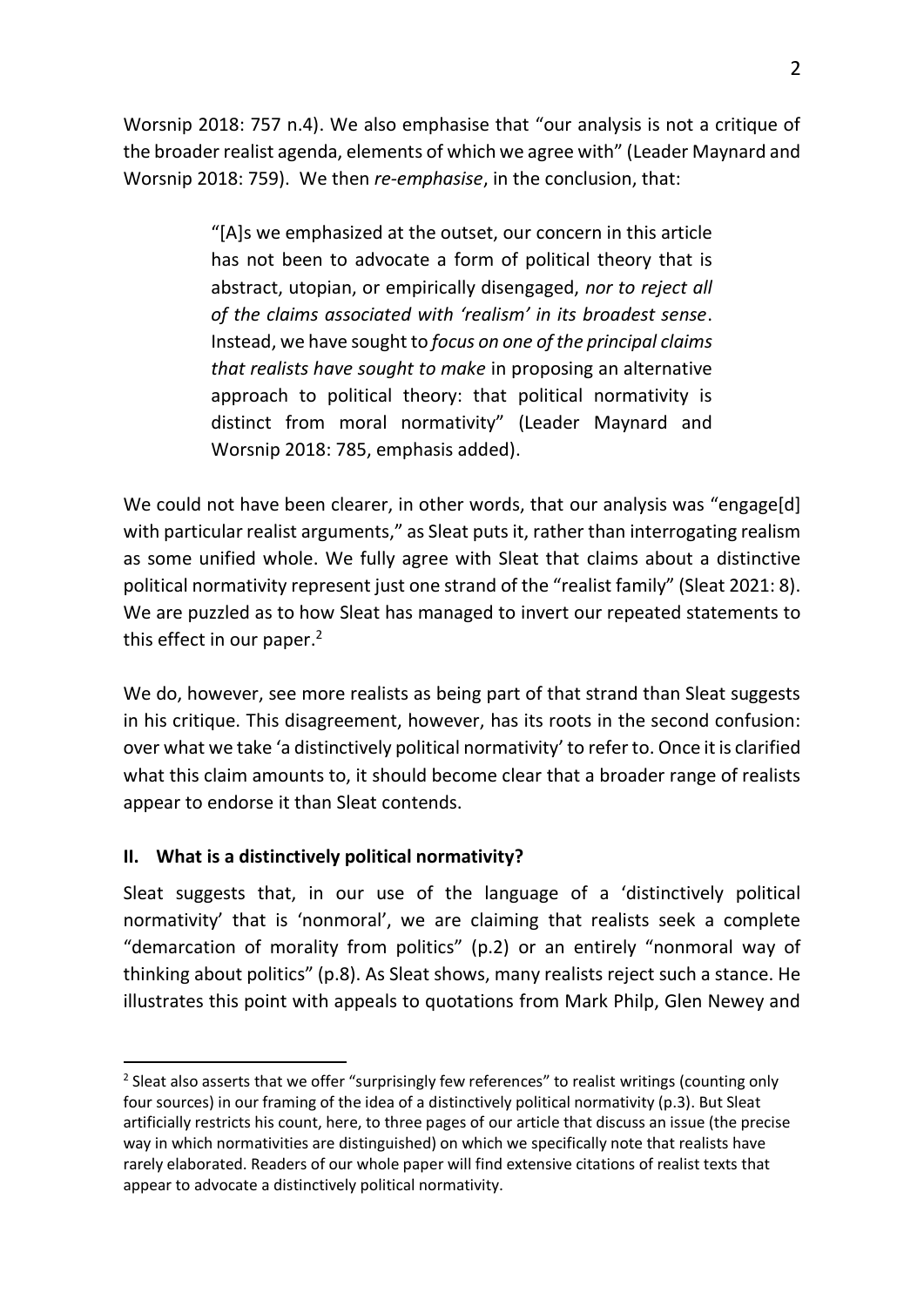Bernard Williams – each of whom still see some relevant role for morality to play in politics.

Again, this is a misunderstanding. We did not claim that realists – even those realists who advocate a distinctively political normativity – seek a complete "demarcation of morality from politics". On the contrary, we acknowledged that such realists "may not affirm that it's impossible to engage in moral theorizing about politics" (Leader Maynard and Worsnip 2018: 764). We did suggest that realists "often" (again, not always) see such moral theorizing as separate from "political theory proper." But this is hardly an unreasonable claim, since Sleat himself has argued, with Enzo Rossi (2014: 696), that realist claims should result in those "who maintain the moralist approach…mov[ing] away from political theory and towards moral philosophy." We concede that we should have more actively emphasised that many realists still see morality as relevant. Nevertheless, contra Sleat, none of our substantive analysis rested on an assumption that realists entirely exclude moral considerations from political thinking. This is not what we meant in talking of a "distinctively political normativity."

Instead, we simply intended this phrase to denote the idea that there is some kind of *sui generis* normativity that applies in the political domain which is not itself "a kind of moral normativity" (Leader Maynard and Worsnip 2018: 758-9), nor an instance of some other established kind of normativity (prudential, instrumental, epistemic, etc – we will come back to these other kinds of normativity at the end of this reply). This claim is true just if there are *some* normative political principles or reasons that are not moral (or prudential, instrumental, epistemic, etc.), and we intended this phrase to capture the oft-repeated realist sentiment that politics has its 'own' distinctive normative concerns. This idea – that some normative principles are 'distinctively political', rather than moral (or prudential, instrumental etc.) in kind – is, contra Sleat, fully compatible with the claim that moral principles *also*  apply in the political domain, and hence that politics is not entirely divorced from moral considerations.

Perhaps the root of the confusion here is that Sleat sometimes seems to be assuming that 'political normativity' means something like: the *total set* of all normative principles and reasons that apply to politics – a set that could have both (distinctively) political and moral elements. Consequently, when we talk of a 'distinctively political normativity' that is 'nonmoral', Sleat may be thinking that we mean that the total set of normative principles and reasons that apply to politics excludes moral elements. This would be a comprehensible misunderstanding, but it rests on an unconventional way of individuating kinds of normativity, which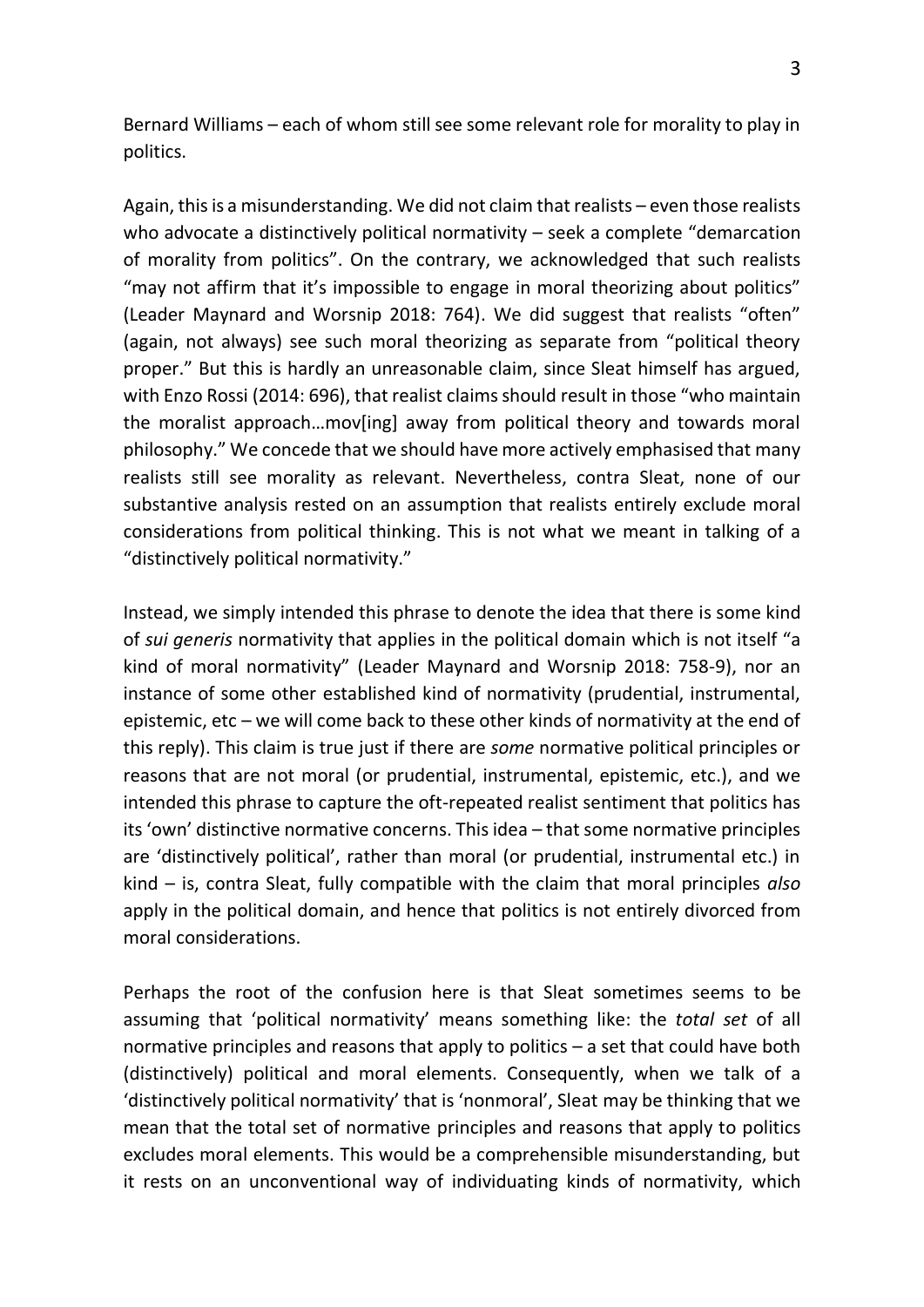diverges from that which we were (explicitly) employing (see: Leader Maynard and Worsnip 2018: 761-2). Normativities are usually individuated not merely by the domains in which they apply, but (to speak in a somewhat picturesque way) by the *kind of normative force* – the kind of 'oughtness' or 'reason' – that underlies them (see, e.g.: Darwall 2001).

To illustrate this, consider examples such as prudential normativity and instrumental normativity. There isn't some 'prudential domain of life' or 'instrumental domain of life' to which prudential or instrumental principles exclusively apply. Instead, these terms describe different kinds of ought – different *kinds of normativity* – that could be relevant across different domains of life, including alongside each other. In the domain of corporate decision making, for example, we might think that both prudential and moral principles are relevant. Yet (on most views) prudential normativity remains a *nonmoral kind* of normativity. This does not mean that the domains in which prudential principles apply are ones to which moral principles fail to apply. Rather, it just means that prudential principles are not themselves a kind of moral principle. Similarly, consider the claim made by some philosophers that there are moral norms on belief: i.e., that some beliefs can be *morally* wrong. This claim obviously does not entail that there are not *also* epistemic norms on belief, involving a distinctively epistemic normativity that is not moral in character.

This is the standard sense of 'kind of normativity' that we relied on in our 2018 paper. If realists assert that *some* political principles are genuinely normative, yet do not depend on moral considerations for their normative force, or are not 'reducible' to moral principles, or similar, this entails that some kind of nonmoral normative force underlies such principles. This what we meant by a distinctively political normativity being 'nonmoral'.

Whatever the exact source of the confusion, most of Sleat's critique of us in his article consists in refuting a position we have not defended. Sleat continuously reemphasises that (most) realists do not seek "full or complete autonomy from morality" (p.7). We simply agree with him on this point. But with the meaning of 'distinctively political normativity' clarified, it should be clear that this is compatible with many realists still affirming a distinctively political *kind of* normativity that is nonmoral. To see this, let us examine some of the realist thinkers that Sleat accuses us of having misinterpreted.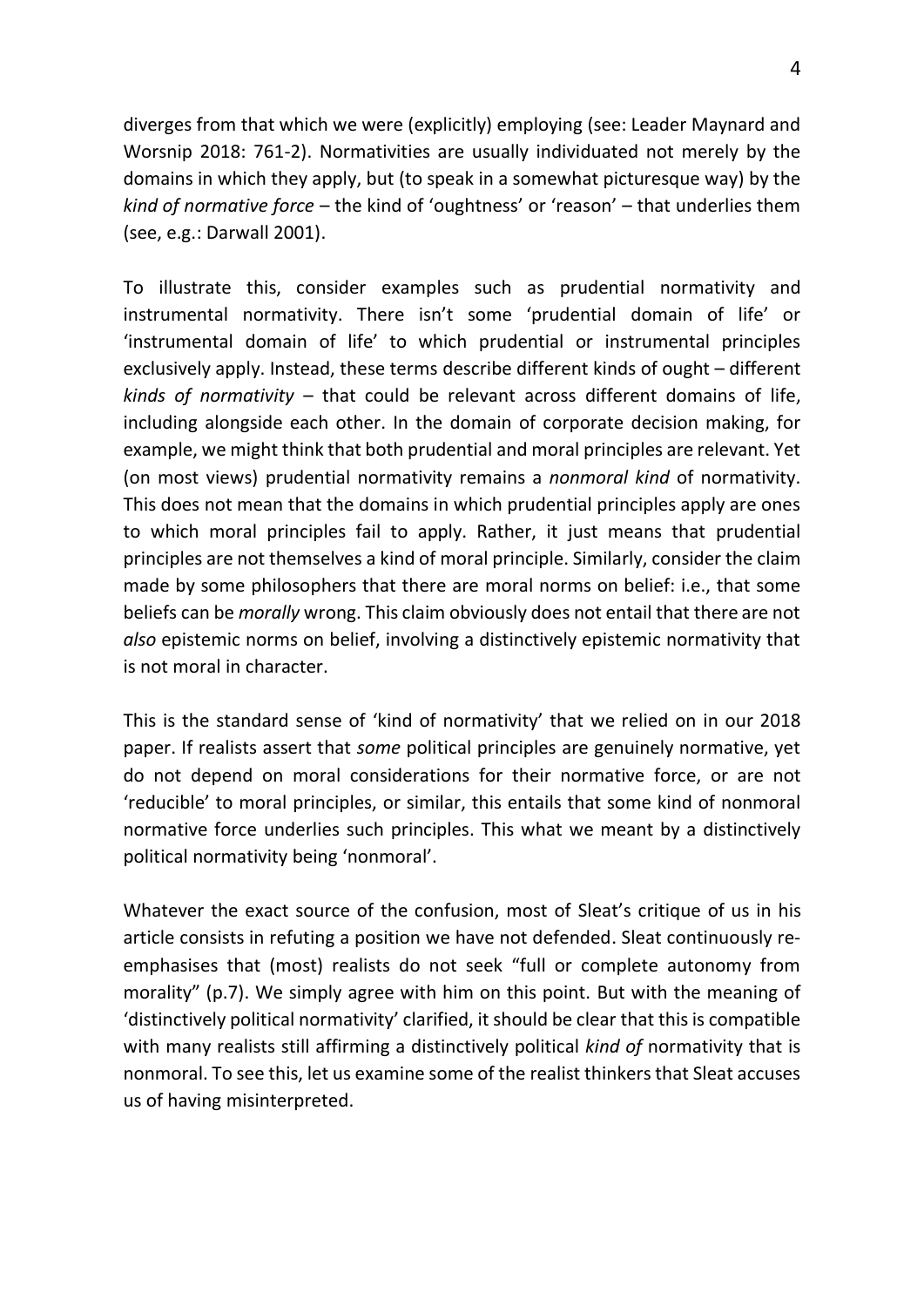#### **III. Do (many) realists assert a distinctively political normativity?**

Let us begin with Sleat's invocation of Mark Philp. As Sleat correctly points out, Philp does not deny the relevance of ethics to political judgment, suggesting only a "substantial degree of autonomy" for politics. What Philp *does* claim, however, is that there are certain "standards that are intrinsic and internal to [politics]" that must be coupled with a "sense of the conditions under which those standards may come to have, or may lack, ethical weight" (Philp 2007: 2). It is true that there are two possible readings of this claim. One (perhaps Sleat's?) is that such 'intrinsic and internal' standards *remain moral in nature*, and that Philp is merely claiming that empirical political conditions effect the relevance, strength and implications of such standards. But if this is Philp's claim, then it loses meaningful distinctiveness from most 'moralist' (i.e. non-realist) political theory – since almost all moralists agree that empirical conditions of politics matter in this sense. Alternatively, Philp can be saying that politics *itself* generates these normative standards, which are not simply a subset of certain moral standards. This, then, is the assertion of a distinctively political normativity that we interrogated in our 2018 paper.

Sleat next turns to Glen Newey – likewise, explaining how Newey's aim is not to dismiss the relevance of morality to politics entirely, but to critique a kind of "Kantian reductivism," or presumption of the "sovereignty of morality," namely, the view that "moral considerations take precedence over others, and therefore the task of political philosophy is to attempt the project of political design guided by what theory takes to be its fundamental moral commitment or value" (Newey 2001: 106-7, cited on p.4 of Sleat). Once again, we agree that Newey is, indeed, not trying to completely separate morality from politics. Nevertheless, the aforementioned quotation does assert the existence of *some* nonmoral normative considerations in politics – otherwise, it would be meaningless to object to the idea that "moral considerations take precedence over *others*". Indeed, the opening to Newey's paper 'Two Dogmas of Liberalism' could scarcely be clearer that he *is* interested in the concept of political normativity and the way it is distinguished from, and not merely a subset of, moral normativity. Newey writes:

> "This article examines political normativity and its limits. It does not deal at all with the scope, and only tangentially with the source, of that normativity. Its main focus is on *the type of normativity which is appropriate within politics*, and, by extension, which is the appropriate object of philosophical theorizing about politics… [I] *urge scepticism about attempts to reduce political normativity to morality*, in particular via the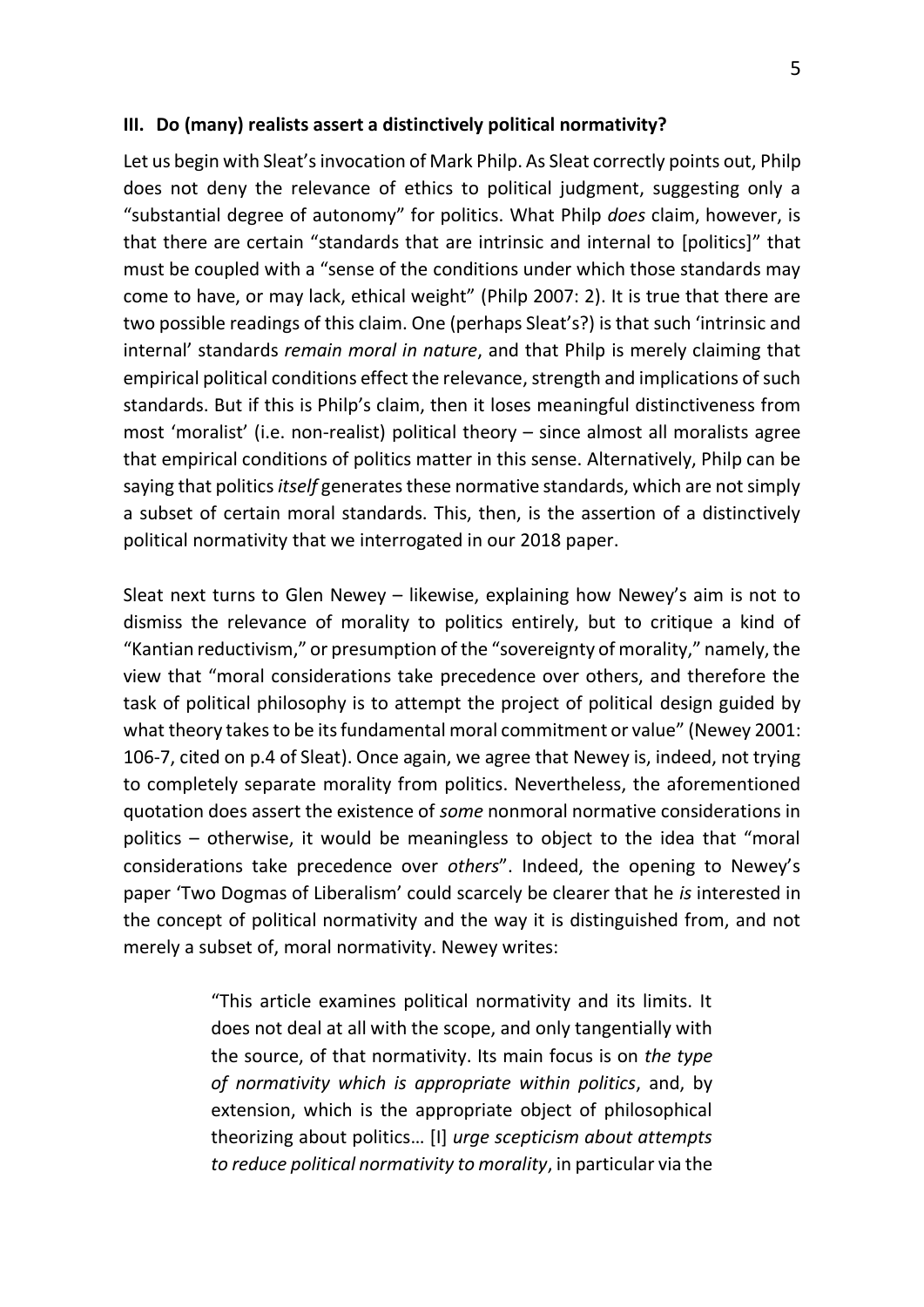philosophically cohesive but also morally very demanding moral theory of Kant, particularly the notion that *morality trumps reasons of all other kinds*" (2010: 449, emphasis added).

So we are aware of the nuance of Newey's position here. But he is, nevertheless, explicitly making an argument about political normativity, the inappropriateness of simply conceptualizing it as a subset of moral normativity, and the existence of 'reasons of…other kinds' whose normativity is not moral in nature.

Other realists have more broadly characterized this view of political normativity in similar ways.<sup>3</sup> It's just not credible, then, for Sleat to claim that the notion of a distinctively political normativity represents a careless mischaracterisation of realism by its opponents, or a fringe concern of a few marginal 'radical realists' who seek to separate politics and morality entirely (as Sleat suggests on p.6). It is explicitly affirmed in a wide range of realist writings.

Indeed, some of Sleat's own claims seem to imply some kind of distinctively political normativity in the sense we identify. Sleat presents his preferred framing of realism as the view that, while "morality may have a role to play" in politics, "politics remains a distinct sphere of human activity, *with its own concerns, pressures, ends and constraints which cannot be reduced to ethics*" (Rossi and Sleat 2014: 690); or, alternatively that politics is normatively "distinct from" or "irreducible" to morality (p.7). Again, these claims appear to entail a nonmoral and distinctively political normativity in the sense clarified above. "Concerns, pressures, ends and constraints" are either normative or normatively significant concepts, and if they are 'politics' own', and 'cannot be reduced to ethics', then this implies that some other kind of normative force is involved, bound up with politics itself and nonmoral in nature.

Indeed, Sleat's claim that political normativity is "irreducible" to moral normativity simply makes no sense if political normativity is merely a *form of* moral normativity. Compare this, for example, with other controversies about reduction, such as that of the mental to the physical: if the mental is irreducible to the physical, then mental facts cannot just be (a kind of) physical fact. Thus, the claim that political normativity is not reducible to moral normativity, far from isolating a weaker and

<sup>&</sup>lt;sup>3</sup> For example, the realist Carlo Burelli summarizes the realist position as follows: "Realists contend instead that politics is autonomous: the normative force emerges from within the political sphere, not from an external moral domain deductively applied to political questions" (Burelli 2020: 3). We return to Bernard Williams' more complex position below.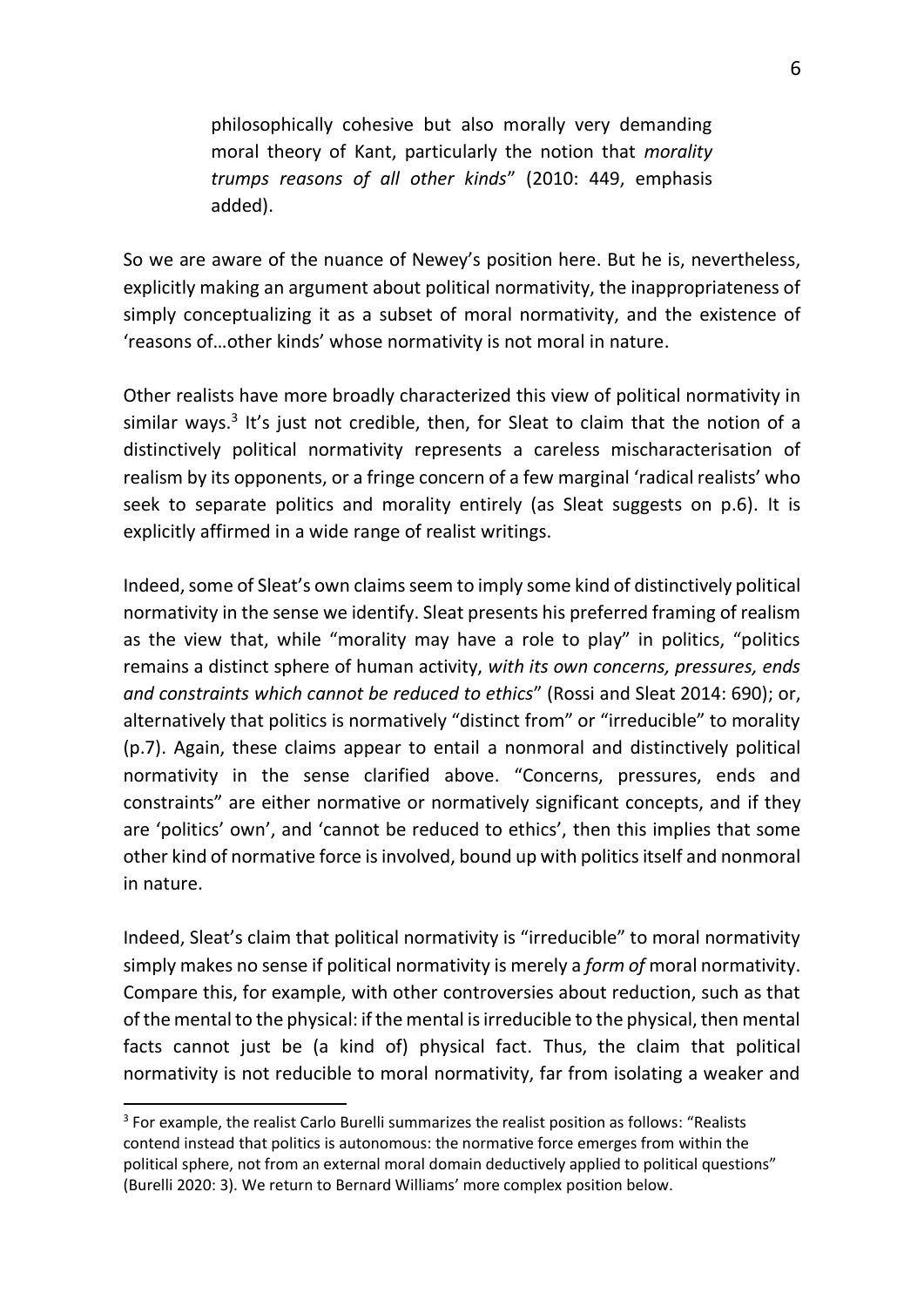more plausible alternative to the claim that there is a distinctive, nonmoral political normativity, actually *entails* the latter.<sup>4</sup>

# **IV. Realism without any claims about normativity?**

We're not sure how much more evidence that the notion of a distinctively political and nonmoral normativity actually exists in writings by prominent realists could be reasonably demanded at this point. Nevertheless, it may be that Sleat's considered preference is to avoid making *any* claim about what kind of normativity is involved in politics. This version of realism would simply remain agnostic about this question, or perhaps actively affirm that it is of no importance. As we acknowledged in section I, it is certainly true that many realists are not fundamentally concerned with the idea of a distinctively political normativity, even if many others are. So perhaps Sleat is ultimately in the former camp and not the latter.

We have two responses at this point. First, even if Sleat wants to disassociate himself from the view that politics generates its own normative standards which are not themselves merely a subset of moral standards, this is nevertheless – as we have just shown – a view advanced by many realists. It is not a view we have invented and wrongly ascribed to them, and not, as Sleat claims, a symptom of some sort of shoddy scholarship on the part of realism's opponents.

Our second and more important response is that if realism is not really making any claim to derive normative standards from within politics itself that are not simply a subset of moral standards, then its distinctiveness as a position is reduced, and much realist rhetoric to be challenging 'dominant' approaches to political theory seems inflated. This was the core point of our 2018 paper – motivated, in part, by a concern that the image one gets of modern political theory from realist writings is often a rather inaccurate caricature. Contra Sleat, we did not argue that realists' arguments about politics' intrinsic standards or distinctive ends *must* be interpreted as affirming a genuinely distinctively political normativity. Our claim was that such realist arguments are in something of a *bind*: *either* they fail to identify a sense in which a distinctive political normativity exists, *or* they fall back into weaker positions about the distinctiveness of politics that most supposed targets of the realist critique (so-called 'moralists') would readily accept (see Leader Maynard & Worsnip 2018: 764).

<sup>4</sup> Indeed, it is *logically stronger* than the latter: it can be that A and B are distinct and yet that A *is* reducible to B, but it cannot be that A is irreducible to B yet A and B are not distinct.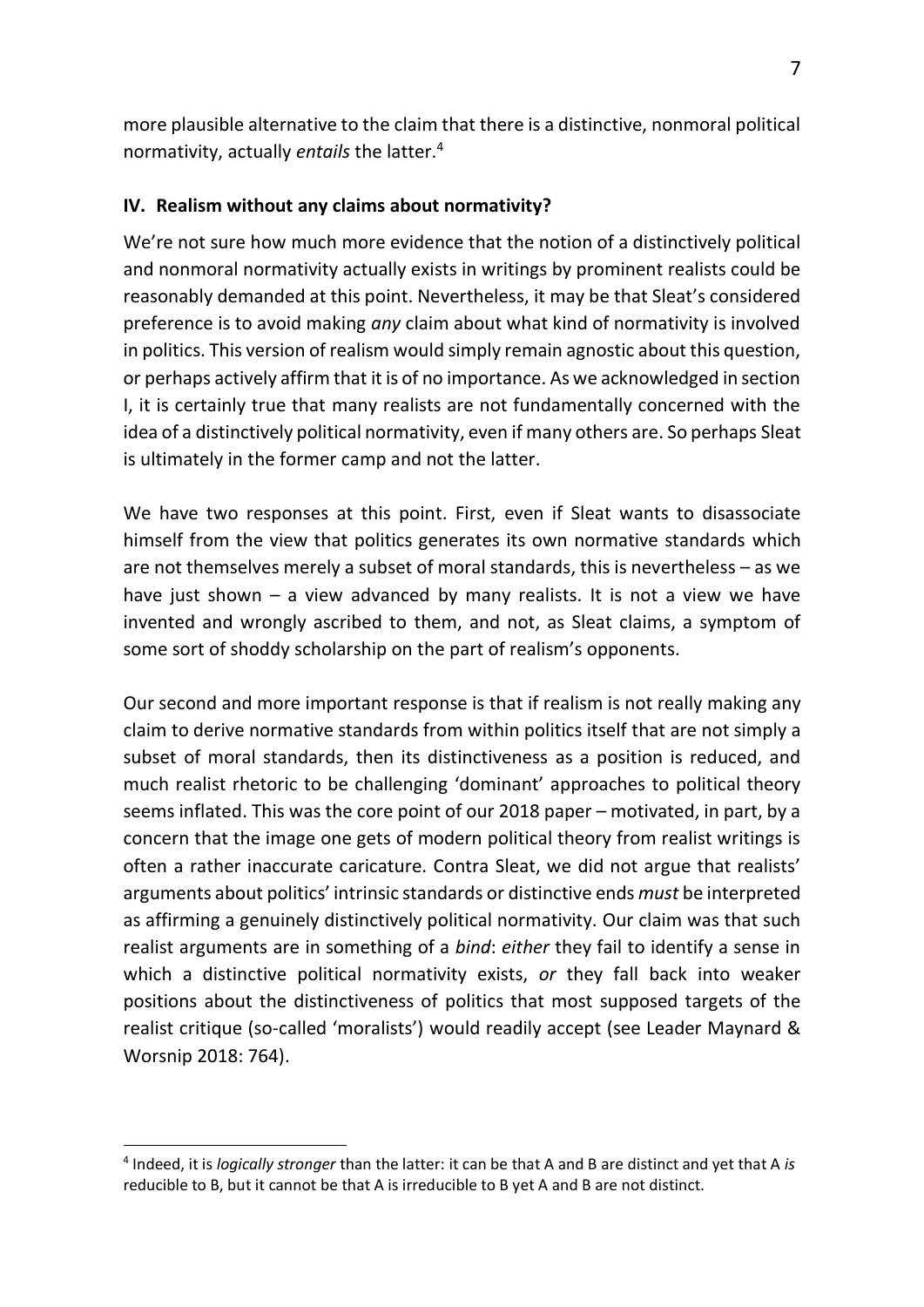For example, realists might fall back on a much broader reading of the idea that *politics* (not political normativity) is irreducible to morality, by simply invoking the claim that politics involves particular empirical contexts, dynamics and facts that shape particular political prescriptions in distinctive ways. Again, we emphasise that almost all 'moralists' would accept such a claim. Even the especially bold moralist view, derided by realists, that political philosophy just involves taking general ethical principles and then applying them to the political arena, will concede that in order to perform this 'application', we have to know various empirical truths about politics (cf., e.g., Cohen 2003).

Alternatively, one might follow the common realist suggestion that their approach is really meant to be defined as a purely *methodological* position (Hall 2017; Jubb 2017, 2019). Indeed, one of us has explicitly recommended this framing of realism in print (Leader Maynard 2021). Sleat seems to be sketching this kind of view in Section 3 of his paper, where he emphasises that Bernard Williams' real complaint is not with morality per se, but with the idea that 'the basic relation of morality to politics' is one in which

> 'political theory formulates the principles, concepts, ideals, etc. that we then seek to express through political action (enactment) or sets down the moral conditions of coexistence under power that politics must recognise in practice (structural). We should reject this model because it is wrong to view those moral principles or conditions as independent of or prior to political practice. Rather we need to appreciate that they are historical developments whose existence, and our commitment to them, is deeply entwined with the politics that they seek to speak to." (pp.8-9).

Now, as an aside, we'd note that there's a danger that this specific argument commits a kind of category error (see also: Leader Maynard and Worsnip 2018: 767- 773). Moralists don't dispute the political or historical evolution of *beliefs about moral principles.* But their theories are not about such *moral beliefs,* but about the claims, principles, and values that such beliefs concern. In other words, moralists can readily accept that our beliefs about morality are historically situated and, in part, politically constructed. That might be a good reason for epistemic selfawareness on the part of philosophers about their own views, but it doesn't directly ground or challenge the normative *content* of those views. What more 'analytic' moralists are interested in is that content, claiming that we need to theorise the claims, principles and values expressed in such content, and how they can be most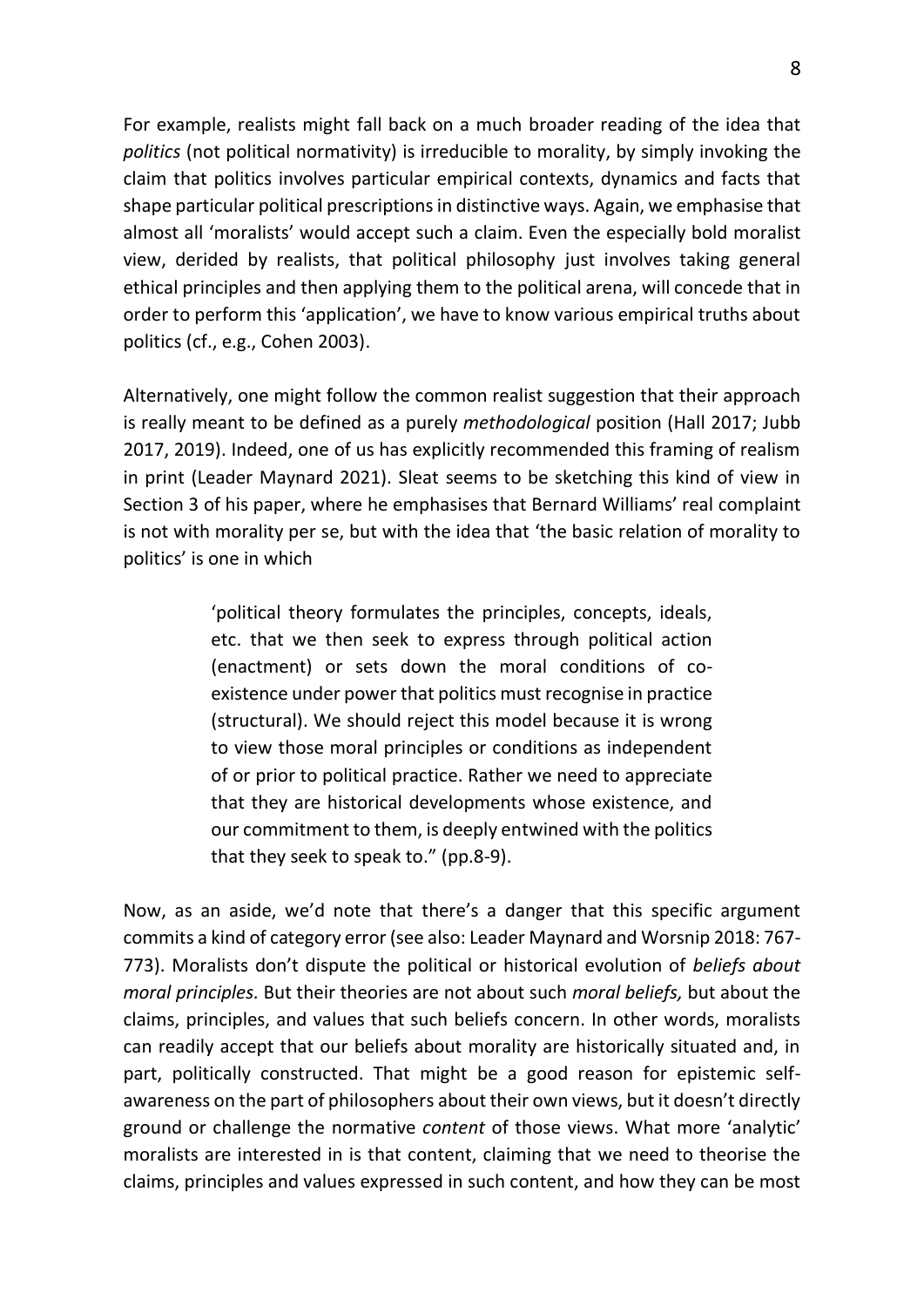coherently conceptualised, defended, organised, and so on, in order to get clear on their rational defensibility.

Still, realists may simply be, as Williams clearly was, sceptical of the validity or value of such an analytic project (and we dispute little if any of the exegesis of Williams provided by Sleat in the final third of his paper). The point of realism can then be to seek an alternative way of going about political theorising, which continues to employ a moral form of normativity, but which places more emphasis on attention to the distinctive features of politics, and less emphasis on conceptually and logically organising our underlying moral values and principles. Perhaps this is Sleat's intended understanding of realism.

Yet how far this kind of realism actually differs in practice from the bulk of modern political theory remains murkier than realists often seem to think. Take Sleat's own depiction of the distinction between 'moralism' and 'realism':

> "Where moralism assumes a '*basic* relationship' between morality and political practice in which the political theorist conceives of themselves as developing the moral principles, values, concepts, etc. that politics is to then either enact or which will structure the limits of politics' rightful exercise of power, realism seeks a more complex account of that relationship and, in doing so, gives appropriate space and weight to that which is distinctive about political practice in our theories" (p.10).

Maybe this seems perfectly clear to Sleat  $-$  but it does not to us. The whole distinction here hangs on what is meant by 'a more complex account of that relationship' and 'giv[ing] appropriate space and weight to that which is distinctive about political practice.' What exactly do these statements mean?

Again, we come back to the *bind* mentioned above. If such phrases are interpreted as saying that distinctive features of political practice have some kind of normative significance that is fundamentally missed by moral principles, values, concepts etc., then we are back with the claim of a distinctively political normativity. If, by contrast (and we think this is probably Sleat's meaning), the objection is more methodological – against a certain mechanical imposition of moral principles formulated without any attention to politics – then we accept that no notion of a distinctively political normativity need be involved (again, see also Leader Maynard 2021, which recommends that realism be framed in this way). But then the kind of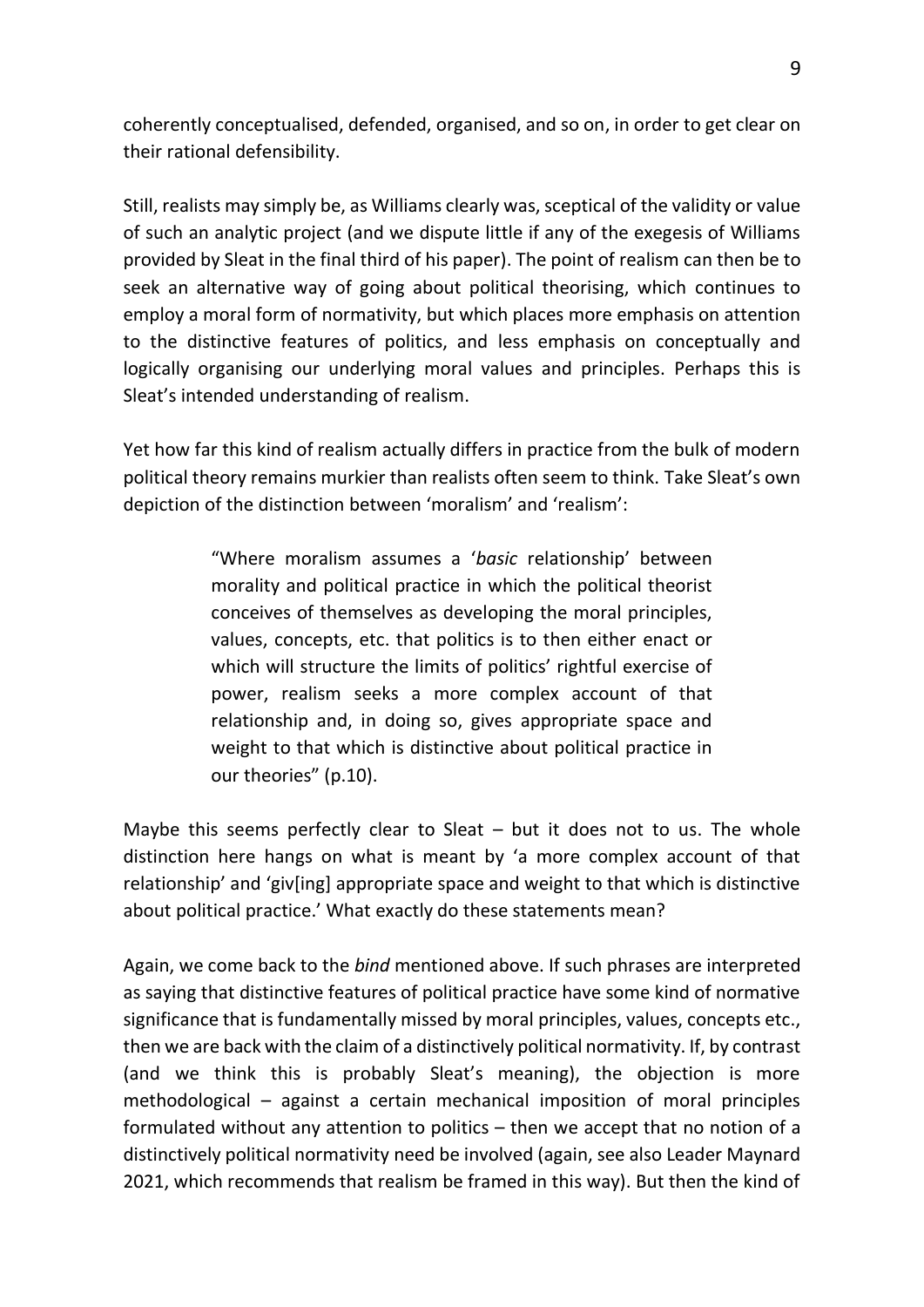political theory that realists are rejecting contracts *dramatically* – since vast swathes of empirically-engaged political theory, feminist political theory, critical theory, practical ethics, applied public policy, and even analytic political theory, are fully on board with this kind of project and have been for decades. Realism starts to look like the rejection at most of a quite specific kind of analytic-idealist moralism in the mode of Cohen or Nozick or the early Rawls (although we're not fully convinced it correctly characterises even these positions). Perhaps more importantly, since the kind of normativity involved in this kind of realism *remains moral*, it doesn't even look like that more analytic approach is actually mistaken *per se,* since carefully conceptualising and organising our underlying moral values should surely remain *a worthwhile task* for this kind of realism. It's just not the only key task in political theory.

Either way, the point of our 2018 paper was not to deny or directly critique this interpretation of realism. Instead, we sought to show that realists face an important choice of direction, here, that reflects the bind just described. If realists do not wish to make claims that politics genuinely generates its own normative standards which are fundamentally unlike moral standards, then they are not really challenging the bulk of mainstream political theory today. Thus, many aggressive realist denunciations of 'mainstream' political philosophy come to look misplaced, and sceptical language surrounding 'morality' in much realist work really looks like it is just opposing a particular kind of highly detached moral theorising. Alternatively, realists may wish to defend the view that politics *can* genuinely generate normative standards independent of moral foundations (though again, this need not entail that morality is irrelevant). This maintains realism's more expansive challenge to the bulk of contemporary political theory and carves out a more distinctive strategy of normative reasoning. But then such a project should acknowledge and overcome the kinds of challenges that we made in our 2018 paper.<sup>5</sup>

# **V. Political normativity as another normativity?**

There is one way of doing this, that we specifically set aside in our original paper: namely the claim that politics does not generate its own *sui generis kind* of normative principles, but that it does generate principles which are non-moral, because they are instrumental, functional and/or epistemic in nature (see Leader Maynard & Worsnip 2018: 765). Few if any realist writings clearly advanced this idea at the time that we wrote our original paper, but several scholars have recently

<sup>&</sup>lt;sup>5</sup> Another response to our 2018 paper can be found in Jubb 2019. We have not written a specific rejoinder to Jubb's claims, as we are happy leaving interested readers to examine our paper and Jubb's responses and reach their own conclusions.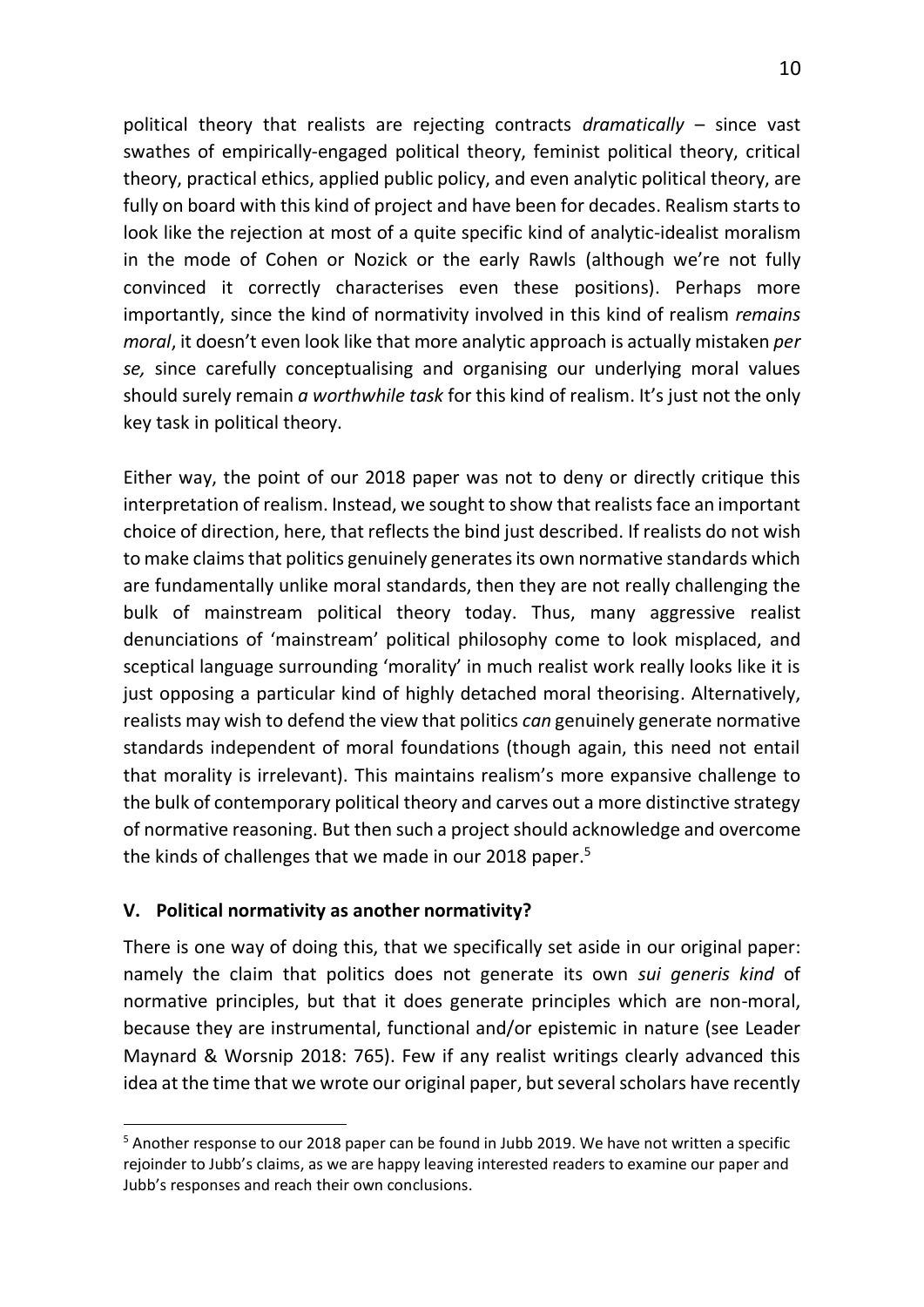done so (e.g. Rossi 2019; Burelli 2020; Burelli and Destri 2021), and it could be read back into certain earlier realist writings. Perhaps Philp or Newey, for example, do not want to suggest that politics genuinely generates *its own kind* of normative standards, but they do want to suggest that other normative concerns in politics – some sort of instrumental or functional concerns, perhaps – exist and should not be simply overridden by morality.

Since Sleat is clear that he is not advocating such a stance, we have largely set it aside in this reply, and engaging with this view properly would require more substantive analysis. For the moment we will only point out that few if any political theorists deny that such non-moral normative reasons *exist* in politics: clearly one can have an instrumental reason to do something politically, or an epistemic reason to hold or not hold a particular political belief (functional normativity is rather more contentious). So if merely asserting the *existence* of such reasons, this kind of realism is not staking out controversial ground. What we need is a more substantive account of why these reasons, rather than other (e.g. moral) reasons are the ones we should be listening to in politics – again, bearing in mind that a lot of 'moralist' political theorists might well argue that really compelling instrumental or functional demands in politics might well simply have a *moral* basis for being adhered to. But we accept that our arguments here, and either all or most of those in our 2018 paper, do not address the possibility of such a realist account. We may engage this position further in future work.

#### **VI. Conclusion**

With our clarifications of what 'a distinctively political normativity' means, anyone familiar with recent realist writings should recognise that the kind of realism we interrogate in our 2018 paper is not a "mischaracterisation" (p.5) or an "unnecessary distraction" (p.12) from what many realists have claimed. We would hope that, given these clarifications, Sleat will see this too. We fully recognise that most realists do not seek the complete exclusion of morality from politics, and we agree with him that they should not. Beyond that, we also agree with Sleat's suggestion that setting up realism on *any* kind of claim about a distinctive political normativity, even correctly understood, is neither a necessary nor optimal way for realists to go (see Leader Maynard 2021). As such, however, most of Sleat's criticisms just aren't addressing the actual arguments we made in our original paper. To the degree that our position was unclear – and we think there is plenty of sincere mutual misunderstanding on both sides in the debate surrounding realism – we hope this reply clarifies matters.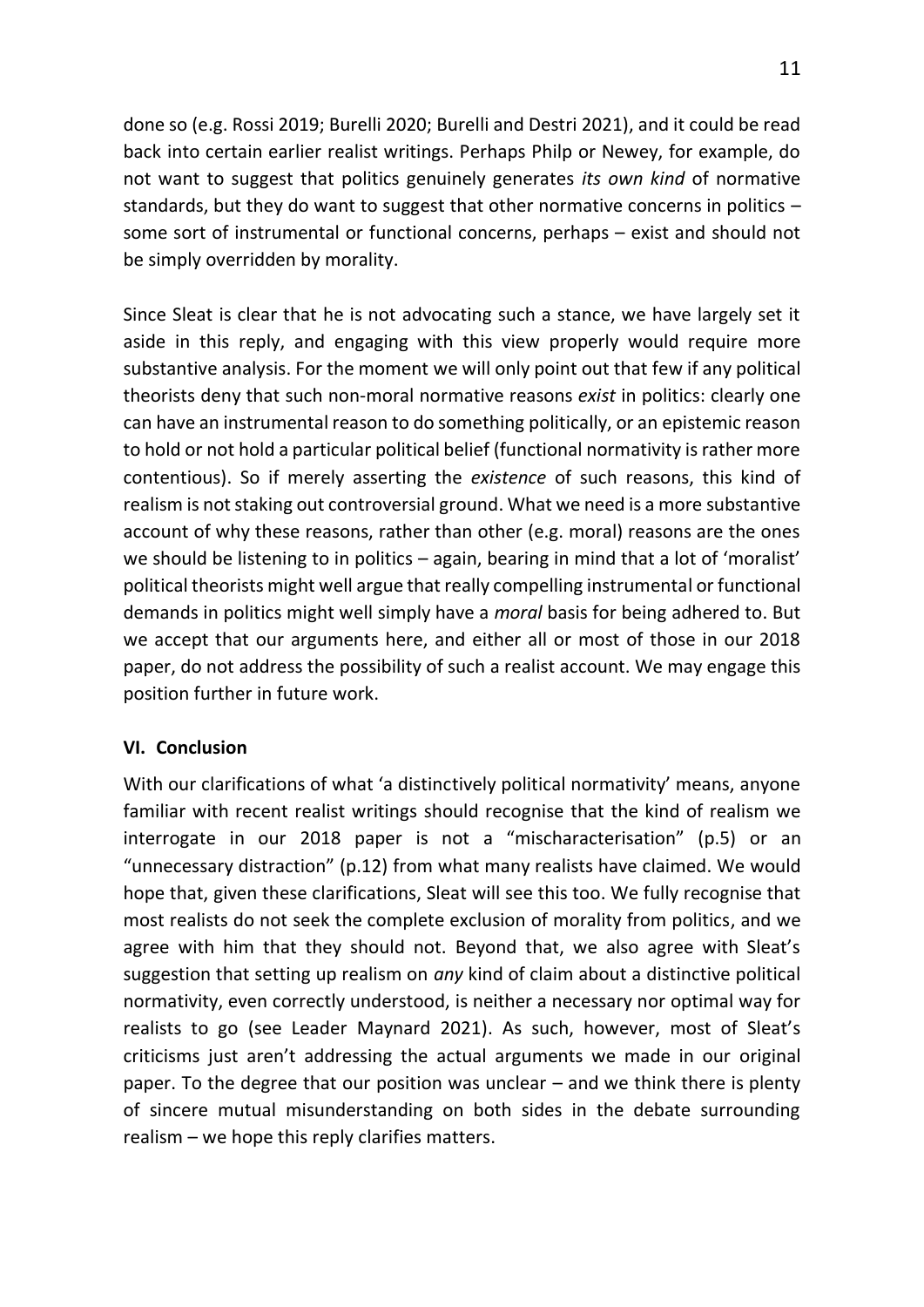Somewhat more positively, we make a plea for realists to acknowledge the kind of critical choice they have to make about the nature and scope of the realist critique of 'dominant' approaches to political theory outlined above. Realism does not have to be built on the claim that other approaches to political theory are wrong to see their normative claims as moral in nature*.* But if it is making the more methodological claim that independently formulated moral claims cannot simply be imposed on politics, and that distinctive features and realities of politics must be attended to, then it is stating a position already accepted by a major proportion of contemporary political theorists. Our aims in our 2018 paper, and here, have been to push realists to defend either of these positions – or some clearly articulated middle ground – more definitively.

#### **References**

- Burelli, Carlo. 2020. 'Poslitical normativity and the functional autonomy of politics', *European Journal of Political Theory*, OnlineFirst Version.
- Burelli, Carlo, and Chiara Destri. 2021. 'The Sources of *Political* Normativity: the Case for Instrumental and Epistemic Normativity in Political Realism', *Ethical Theory and Moral Practice*, OnlineFirst Version.
- Cohen, G.A. 2003. 'Facts and Principles', *Philosophy & Public Affairs*, 31: 211-45.
- Darwall, Stephen. 2001. 'Normativity.' In *Routledge Encyclopedia of Philosophy*.
- Hall, Edward. 2017. 'How to do realistic political theory (and why you might want to),' *European Journal of Political Theory* 16: 283–303.
- Hall, Edward. 2020. *Value, Conflict, and Order: Berlin, Hampshire, Williams, and the Realist Revival in Political Theory.* Chicago: University of Chicago Press.
- Jubb, Robert. 2017. 'Realism.' In: Blau, Adrian (ed) *Methods in analytical political theory*. (Cambridge: Cambridge University Press).
- Jubb, Robert. 2019. 'On what a distinctively political normativity is', *Political Studies Review*, OnlineFirst Version: 360–369
- Leader Maynard, Jonathan, and Alex Worsnip. 2018. 'Is There a Distinctively Political Normativity?', *Ethics*, 128: 756-87.
- Leader Maynard, Jonathan. 2021. 'Political Realism as Methods Not Metaethics,' *Ethical Theory and Moral Practice* OnlineFirst Version: 1-15.
- Philp, Mark. 2007. *Political Conduct* (Harvard University Press: Cambridge, MA).
- Newey, Glen. 2001. *After Politics: The Rejection of Politics in Contemporary Liberal Philosophy.* Palgrave: Basingstoke.
- Newey, Glen. 2010. 'Two Dogmas of Liberalism,' *European Journal of Political Theory* 9(4): 449-465.